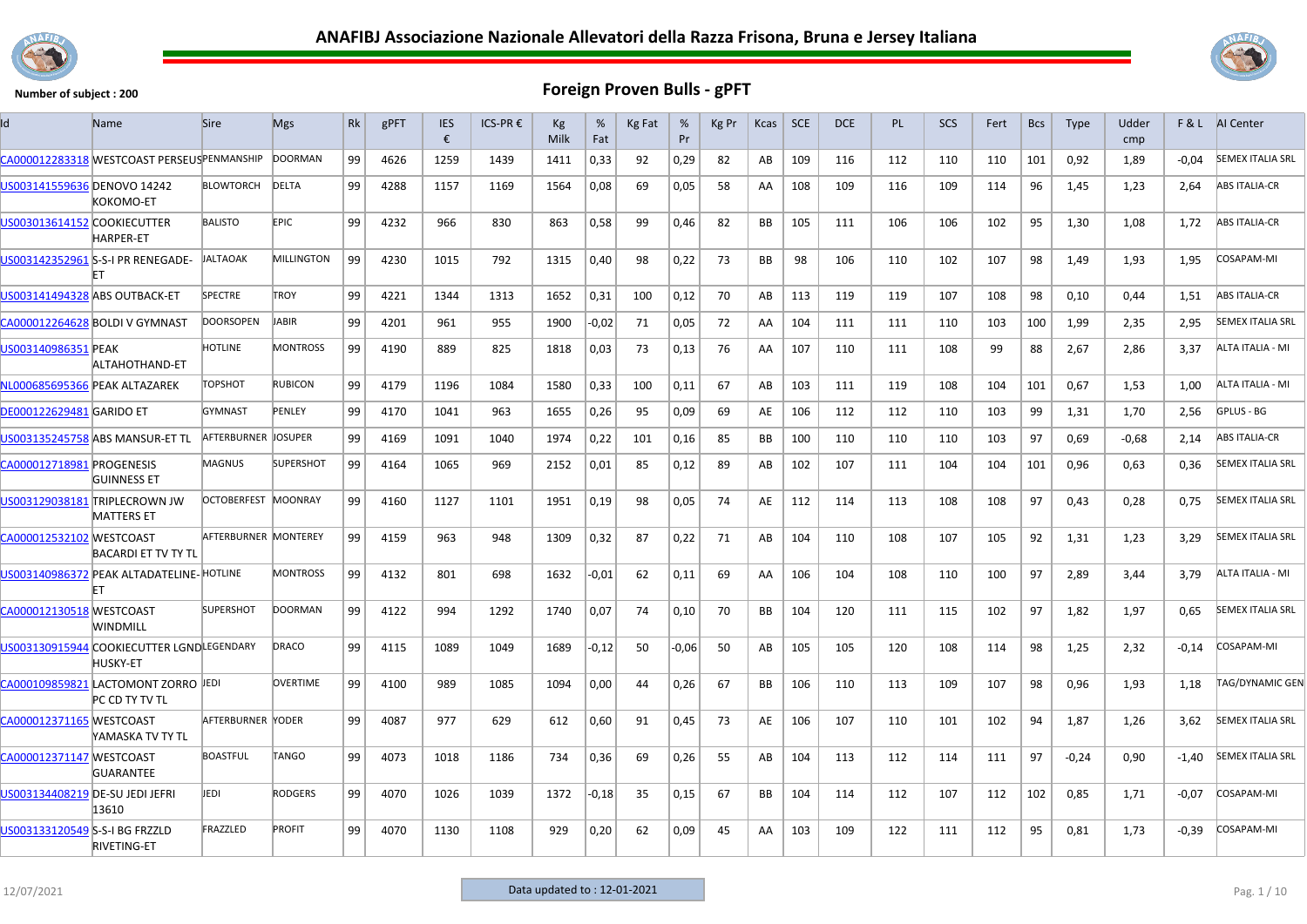



| Id                                 | Name                                                       | <b>Sire</b>       | <b>Mgs</b>       | Rk | gPFT | <b>IES</b><br>€ | ICS-PR € | Kg<br>Milk | %<br>Fat | Kg Fat       | %<br>Pr | Kg Pr | Kcas      | <b>SCE</b> | DCE | <b>PL</b> | <b>SCS</b> | Fert | <b>Bcs</b> | <b>Type</b> | Udder<br>cmp |         | <b>F&amp;L</b> AI Center |
|------------------------------------|------------------------------------------------------------|-------------------|------------------|----|------|-----------------|----------|------------|----------|--------------|---------|-------|-----------|------------|-----|-----------|------------|------|------------|-------------|--------------|---------|--------------------------|
|                                    | US003142181106 PEAK ALTALIAISON-                           | <b>ROBSON</b>     | <b>DELTA</b>     | 99 | 4064 | 1055            | 936      | 1082       | 0,23     | 67           | 0,30    | 70    | AB        | 102        | 114 | 112       | 102        | 109  | 95         | 0,93        | 0,81         | 1.15    | ALTA ITALIA - MI         |
| US003140616169 SANDY-VALLEY        | CHALLENGER                                                 | <b>SUPERHERO</b>  | SILVER           | 99 | 4059 | 1029            | 1019     | 1027       | 0,36     | 82           | 0,13    | 50    | BE        | 105        | 118 | 113       | 109        | 109  | 102        | 1,16        | 2,82         | 0,22    | <b>SEMEX ITALIA SRL</b>  |
|                                    | <b>US003129128855 PEAK HOTLINE ET</b>                      | <b>HOTROD</b>     | MOGUL            | 99 | 4046 | 677             | 480      | 1392       | 0,49     | 109          | 0,20    | 70    | AA        | 106        | 112 | 101       | 102        | 97   | 93         | 3,51        | 3.04         | 5,69    | NOVAGEN S.R.L.           |
| CA000012529214 PROGENESIS          | <b>DEFINITE TV TY TL</b>                                   | AFTERBURNER DELTA |                  | 99 | 4031 | 1012            | 980      | 1061       | 0,20     | 66           | 0,20    | 60    | BB        | 103        | 98  | 112       | 113        | 109  | 97         | 0,73        | 0,69         | 1,59    | <b>SEMEX ITALIA SRL</b>  |
| CA000012687225 VOGUE LETSGO        |                                                            | APPLICABLE        | POWERBALL P      | 99 | 4027 | 877             | 910      | 905        | 0,13     | 49           | 0,20    | 54    | <b>BB</b> | 99         | 111 | 113       | 108        | 105  | 99         | 2,39        | 3,44         | 1.73    | INTERMIZOO - PD          |
| CA000012719068 PROGENESIS          | <b>PROSPEROUS</b>                                          | <b>MAGNUS</b>     | <b>SUPERSHOT</b> | 99 | 4025 | 920             | 881      | 1636       | 0,07     | 73           | 0,10    | 69    | <b>BE</b> | 97         | 107 | 115       | 113        | 98   | 95         | 1,84        | 2,28         | 1,00    | <b>SEMEX ITALIA SRL</b>  |
| US003132348470 MR SPRING           | <b>NIGHTCAP</b>                                            | <b>SPRING</b>     | NUMERO UNO 99    |    | 4025 | 964             | 797      | 1624       | 0,23     | 87           | 0,12    | 69    | BE        | 108        | 107 | 112       | 103        | 106  | 93         | 0,99        | 1,64         | $-1,04$ | TAG/DYNAMIC GEN          |
| <b>DE001501387474 SEMINO ET</b>    |                                                            | <b>SILVER</b>     | <b>BALISTO</b>   | 99 | 4020 | 880             | 622      | 1138       | 0,39     | 89           | 0,28    | 72    | AB        | 100        | 105 | 110       | 103        | 99   | 100        | 2,03        | 2,11         | 2,68    | GPLUS - BG               |
|                                    | US000072128125 EDG RUBICON ET                              | MOGUL             | <b>ROBUST</b>    | 99 | 4020 | 1103            | 895      | 1124       | 0,62     | 116          | 0,19    | 61    | BE        | 106        | 117 | 115       | 104        | 101  | 98         | 1,90        | 1,26         | 4,24    | <b>STG ITALIA</b>        |
| US003014562298 SANDY-V.            | <b>ALTAPACKARD CF TV</b><br>ΙTL                            | <b>SUPERSTAR</b>  | <b>KINGBOY</b>   | 99 | 4016 | 943             | 969      | 468        | 0,47     | 70           | 0,28    | 46    | BB        | 100        | 111 | 113       | 115        | 106  | 104        | 1,33        | 1,37         | 1,81    | ALTA ITALIA - MI         |
| DK003345101982 ANDERSTRUP          | KENSINGTON                                                 | <b>KERRIGAN</b>   | COMMANDER 99     |    | 4015 | 913             | 866      | 1155       | 0,21     | 68           | 0.19    | 62    | AB        | 101        | 108 | 111       | 106        | 106  | 94         | 1,10        | 1,38         | 2.37    | GPLUS - BG               |
| US003140616194 SANDY-VALLEY        | LICORICE-ET                                                | <b>SUPERHERO</b>  | <b>KINGBOY</b>   | 99 | 4014 | 993             | 1030     | 1006       | 0,16     | 60           | 0,18    | 56    | BB        | 103        | 117 | 114       | 110        | 108  | 98         | 1,41        | 1,85         | 0,23    | <b>SEMEX ITALIA SRL</b>  |
|                                    | CA000012648593 PROGENESIS HAWAI<br><b>RF TV TY TL</b>      | <b>APPRENTICE</b> | SILVER           | 99 | 4011 | 1067            | 1071     | 1210       | 0,25     | 76           | 0.08    | 51    | AB        | 109        | 113 | 119       | 108        | 109  | 98         | 0,97        | 1,59         | 0.73    | <b>SEMEX ITALIA SRL</b>  |
| <b>DE000360324663 GYWER RDC ET</b> |                                                            | <b>GYMNAST</b>    | LOBACH           | 99 | 4009 | 961             | 842      | 1674       | $-0.08$  | 55           | 0,05    | 63    | AA        | 112        | 105 | 114       | 109        | 105  | 103        | 1,43        | 1,99         | 2,39    | <b>SPERMEX ITALIA</b>    |
|                                    | US003132350030 EDG DIR ROOSTER-ET DIRECTOR<br>ICF TV TL TY |                   | <b>RUBICON</b>   | 99 | 4005 | 988             | 782      | 1334       | 0,40     | 98           | 0,13    | 61    | BE        | 101        | 107 | 116       | 104        | 106  | 88         | 1,50        | 1,99         | $-0,87$ | TAG/DYNAMIC GEN          |
| US003141494407 ABS ZEBEDEE-ET      |                                                            | <b>SPECTRE</b>    | <b>DELTA</b>     | 99 | 3997 | 994             | 721      | 1575       | 0,43     | 111          | 0,13    | 71    | AB        | 102        | 105 | 112       | 103        | 104  | 96         | 0,93        | 0.87         | 0.83    | <b>ABS ITALIA-CR</b>     |
| US003130010426 DE-SU 13181         | <b>QUANTUM CD</b>                                          | <b>SUPERSHOT</b>  | MOGUL            | 99 | 3995 | 914             | 812      | 1774       | 0,10     | 79           | 0,25    | 89    | BE        | 100        | 116 | 108       | 104        | 98   | 97         | 1,23        | 1,35         | 0,36    | <b>ABS ITALIA-CR</b>     |
|                                    | US000073316308 WEIGELINE JACEY<br>TABASCO                  | <b>JACEY</b>      | <b>BOOKEM</b>    | 99 | 3994 | 960             | 881      | 2296       | -0,25    | 55           | 0,16    | 99    | AB        | 104        | 113 | 103       | 103        | 103  | 100        | 1,17        | $-0,44$      | 2,37    | NOVAGEN S.R.L.           |
| CA000012648431 PROGENESIS          | <b>BERMUDA</b>                                             | <b>CRACKSHOT</b>  | <b>MONTROSS</b>  | 99 | 3994 | 1165            | 969      | 1724       | 0,01     | 69           | 0.08    | 70    | AE        | 107        | 112 | 119       | 105        | 105  | 104        | 0,68        | 0,99         | 0,60    | <b>SEMEX ITALIA SRL</b>  |
| US003132352752 ST GEN R-HAZE       | <b>RAPID-ET</b>                                            | HAZE              | <b>RUBICON</b>   | 99 | 3975 | 932             | 764      | 1330       | 0,29     | 85           | 0,14    | 62    | AB        | 102        | 114 | 113       | 101        | 104  | 94         | 2,15        | 2,13         | 1,98    | TAG/DYNAMIC GEN          |
| CA000012529310 PROGENESIS          | PADAWAN                                                    | JEDI              | <b>ENFORCER</b>  | 99 | 3970 | 964             | 993      | 1326       | $-0.43$  | $\mathbf{1}$ | 0,18    | 66    | AB        | 103        | 113 | 113       | 104        | 110  | 102        | 1,31        | 2,19         | 1,27    | <b>SEMEX ITALIA SRL</b>  |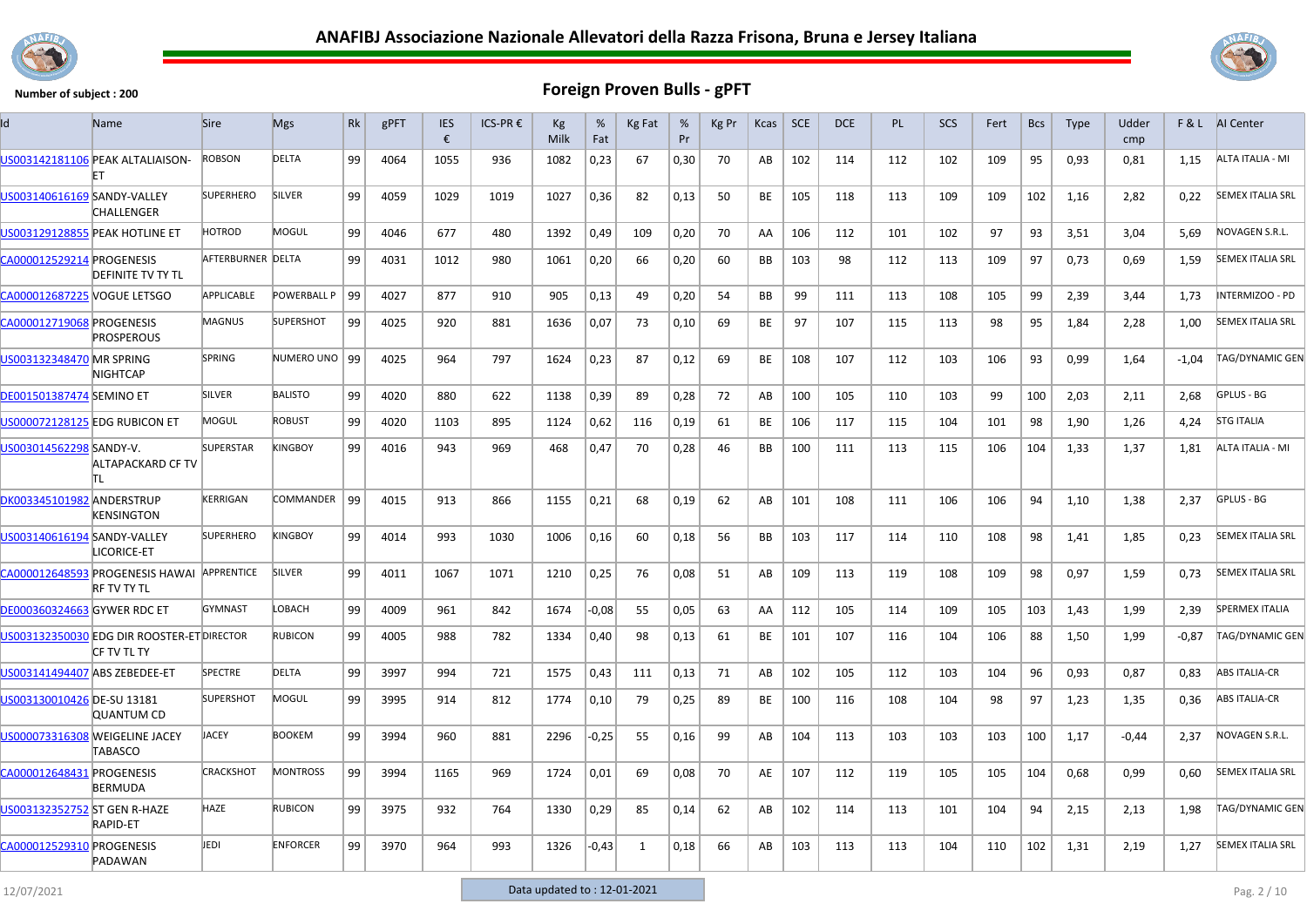



| ld                          | Name                                                  | <b>Sire</b>      | <b>Mgs</b>       | Rk | gPFT | <b>IES</b><br>€ | ICS-PR € | Kg<br>Milk | %<br>Fat | Kg Fat | %<br>Pr | Kg Pr | Kcas      | <b>SCE</b> | <b>DCE</b> | <b>PL</b> | <b>SCS</b> | Fert | <b>Bcs</b> | <b>Type</b> | Udder<br>cmp | F&L     | AI Center               |
|-----------------------------|-------------------------------------------------------|------------------|------------------|----|------|-----------------|----------|------------|----------|--------|---------|-------|-----------|------------|------------|-----------|------------|------|------------|-------------|--------------|---------|-------------------------|
|                             | US000074024960 PINE-TREE VERONA<br>ET TV TL TY        | <b>SPRING</b>    | <b>SUPERSIRE</b> | 99 | 3969 | 954             | 725      | 880        | 0,40     | 80     | 0,26    | 61    | BE        | 102        | 108        | 108       | 99         | 112  | 101        | 0,47        | 1,12         | $-0,23$ | <b>ABS ITALIA-CR</b>    |
|                             | US003138498788 PEAK ALTASTARJACK JEDI                 |                  | <b>MONTEREY</b>  | 99 | 3969 | 943             | 832      | 954        | 0,13     | 50     | 0,18    | 53    | AB        | 106        | 115        | 114       | 101        | 110  | 96         | 1,45        | 2,77         | 0,72    | ALTA ITALIA - MI        |
| US000073953444 BOMAZ        | <b>ALTATOPSHOT ET</b>                                 | <b>SUPERSHOT</b> | <b>EMBASSY</b>   | 99 | 3956 | 1127            | 958      | 1718       | 0,26     | 98     | 0,19    | 83    | <b>BB</b> | 102        | 114        | 114       | 105        | 102  | 103        | $-0,16$     | $-0,33$      | $-0.65$ | ALTA ITALIA - MI        |
| US003142332722 PINE-TREE CW | LEGACY-ET                                             | FRAZZLED         | YODER            | 99 | 3945 | 1078            | 939      | 889        | 0,36     | 77     | 0,12    | 45    | AB        | 103        | 104        | 120       | 111        | 109  | 100        | 0,15        | 1,44         | $-1,23$ | COSAPAM-MI              |
|                             | US003139733266 PEAK ALTAGOPRO                         | HELIX            | <b>MONTROSS</b>  | 99 | 3942 | 945             | 790      | 2731       | $-0,11$  | 91     | $-0.03$ | 88    | AB        | 103        | 110        | 112       | 104        | 99   | 99         | 1,26        | 1,05         | $-0,87$ | ALTA ITALIA - MI        |
| US000055618778 GLEN-D-HAVEN | ALTAHOTROD                                            | JEROD            | <b>IOTA</b>      | 99 | 3932 | 733             | 527      | 2133       | -0,10    | 70     | 0,02    | 75    | AA        | 103        | 104        | 107       | 101        | 101  | 95         | 2,71        | 1,68         | 3,88    | ALTA ITALIA - MI        |
| US003014561903 SANDY-VALLEY | AFTERBURNER ET                                        | FLAME            | MOGUL            | 99 | 3932 | 920             | 865      | 540        | 0,33     | 58     | 0,28    | 50    | AB        | 106        | 108        | 111       | 111        | 108  | 91         | 1,32        | 0,44         | 4,19    | <b>SEMEX ITALIA SRL</b> |
|                             | US003126779955 PEAK ALTAPAINTER<br><b>ET TV TL TY</b> | <b>DAVINCI</b>   | NUMERO UNO 99    |    | 3931 | 991             | 938      | 649        | 0,24     | 52     | 0,26    | 52    | AE        | 106        | 115        | 114       | 105        | 109  | 95         | 1,31        | 1,55         | 0.84    | ALTA ITALIA - MI        |
|                             | US003132117304 PINE-TREE GATED<br><b>HYDRO-ET</b>     | GATEDANCER       | TANGO            | 99 | 3930 | 819             | 600      | 974        | 0,35     | 80     | 0,28    | 67    | <b>BB</b> | 116        | 104        | 107       | 103        | 105  | 89         | 0,94        | 1,30         | 1,05    | NOVAGEN S.R.L.          |
|                             | US003141494296 ABS CRIMSON-ET                         | SPECTRE          | <b>RUBICON</b>   | 99 | 3928 | 1135            | 881      | 1307       | 0,44     | 104    | 0,16    | 64    | AB        | 106        | 109        | 118       | 105        | 104  | 101        | 0,44        | 0,08         | 1,33    | <b>ABS ITALIA-CR</b>    |
|                             | US000072851652 DE-SU BATTLECRY                        | <b>BALISTO</b>   | NUMERO UNO   99  |    | 3928 | 858             | 905      | 1044       | 0,37     | 81     | 0,10    | 46    | AB        | 106        | 109        | 112       | 117        | 103  | 90         | 1,21        | 1,75         | 2,30    | <b>ABS ITALIA-CR</b>    |
|                             | US003126779968 PEAK ALTATUSCAN<br><b>ET TV TL TY</b>  | <b>DAVINCI</b>   | NUMERO UNO   99  |    | 3927 | 733             | 613      | 1176       | 0,33     | 84     | 0,25    | 69    | BE        | 105        | 105        | 105       | 109        | 99   | 92         | 1,41        | 2,17         | 0.55    | ALTA ITALIA - MI        |
| CA000012283345 WESTCOAST    | PENMAN PRASER                                         | PENMANSHIP MVP   |                  | 99 | 3918 | 959             | 862      | 509        | 0,39     | 66     | 0,28    | 50    | AB        | 110        | 111        | 110       | 102        | 112  | 105        | 0,76        | 0,52         | 1,32    | <b>GENESI PROJECT</b>   |
|                             | US003128557418 ABS MAYDAY-ET TL                       | TAILOR           | <b>BALISTO</b>   | 99 | 3913 | 861             | 800      | 582        | 0,49     | 77     | 0,30    | 55    | BE        | 99         | 111        | 111       | 111        | 103  | 96         | 0.93        | 1,70         | 0.05    | <b>ABS ITALIA-CR</b>    |
| US000070625988 DE-SU 11236  | <b>BALISTO</b>                                        | <b>BOOKEM</b>    | <b>WATSON</b>    | 99 | 3911 | 885             | 761      | 1076       | 0,34     | 81     | 0,38    | 82    | BB        | 110        | 114        | 107       | 107        | 98   | 93         | 1,04        | 0,52         | 1,20    | <b>ABS ITALIA-CR</b>    |
| US000074345956 HURTGENLEA   | <b>RICHARD CHARL-ET</b>                               | <b>CHARLEY</b>   | YODER            | 99 | 3908 | 1091            | 1034     | 1712       | 0,27     | 99     | 0,02    | 61    | AB        | 111        | 121        | 117       | 104        | 106  | 91         | 0,59        | 0,90         | $-0,16$ | <b>TAG/DYNAMIC GEN</b>  |
|                             | US003128977835 MR SEAGULL-BAY<br>MALDEVES-ET TL       | SPRING           | MOONRAY          | 99 | 3907 | 958             | 726      | 1581       | 0,50     | 119    | 0,13    | 68    | AA        | 109        | 114        | 104       | 99         | 108  | 96         | 1,02        | 0,68         | 1,29    | ABS ITALIA-CR           |
|                             | US000073953344 BOMAZ ALTACAPO<br>ET TV TL TY          | PRIMO            | <b>ROBUST</b>    | 99 | 3901 | 913             | 746      | 666        | 0,19     | 45     | 0,29    | 57    | AA        | 101        | 103        | 109       | 106        | 111  | 105        | 0,39        | 0,75         | 1,10    | ALTA ITALIA - MI        |
| US003132198333 MR RUBICON   | DYNAMO-ET                                             | <b>RUBICON</b>   | <b>ROBUST</b>    | 99 | 3901 | 994             | 942      | 2111       | $-0,01$  | 80     | -0,02   | 70    | AE        | 109        | 118        | 114       | 109        | 99   | 97         | 1,66        | 2,00         | 1,28    | <b>STG ITALIA</b>       |
|                             | US003141494322 ABS SASSAFRAS-ET                       | <b>SPECTRE</b>   | <b>RUBICON</b>   | 99 | 3900 | 1007            | 687      | 665        | 0,71     | 115    | 0,18    | 47    | AE        | 110        | 110        | 114       | 98         | 108  | 95         | 1,40        | 1,15         | 2.43    | <b>ABS ITALIA-CR</b>    |
|                             | DE000360385508 WKM SUPREM ET                          | <b>SUPERHERO</b> | <b>MISSOURI</b>  | 99 | 3900 | 964             | 1044     | 2338       | $-0,12$  | 73     | 0,00    | 81    | BB        | 100        | 114        | 110       | 108        | 102  | 97         | 0,70        | 0,95         | $-0,36$ | ALPA ZOO-GENEFIX        |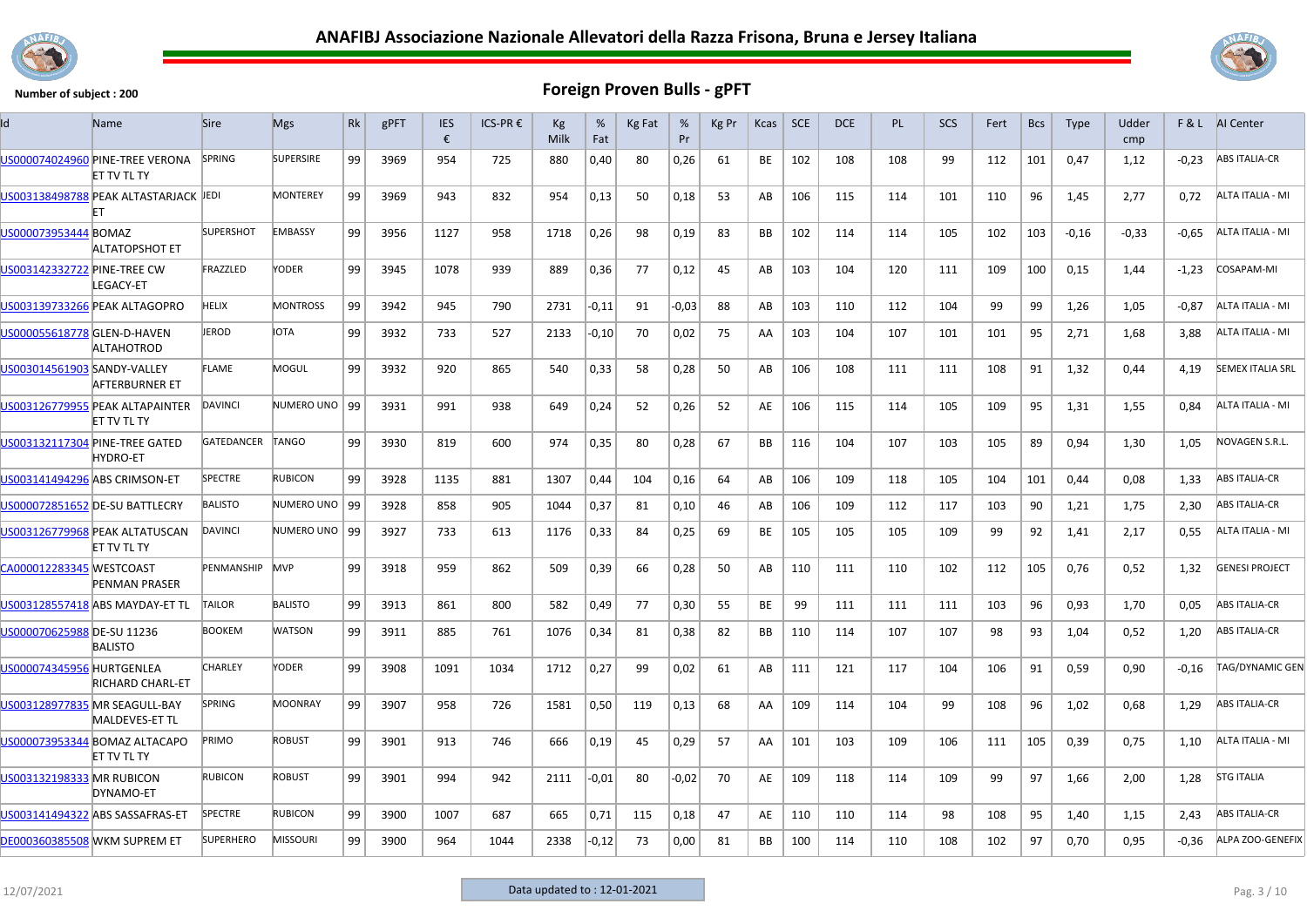



| Id                             | Name                                                       | <b>Sire</b>         | <b>Mgs</b>       | Rk | gPFT | <b>IES</b><br>€ | ICS-PR € | Kg<br>Milk | %<br>Fat | Kg Fat | %<br>Pr | Kg Pr | Kcas      | <b>SCE</b> | <b>DCE</b> | PL  | <b>SCS</b> | Fert | <b>Bcs</b> | <b>Type</b> | Udder<br>cmp |         | <b>F&amp;L</b> AI Center |
|--------------------------------|------------------------------------------------------------|---------------------|------------------|----|------|-----------------|----------|------------|----------|--------|---------|-------|-----------|------------|------------|-----|------------|------|------------|-------------|--------------|---------|--------------------------|
|                                | NL000687231768 DELTA HARVESTER TYPARAGON<br>TV TL CF       |                     | <b>BALISTO</b>   | 99 | 3898 | 874             | 497      | 385        | 0,60     | 80     | 0,44    | 61    | BB        | 101        | 96         | 112 | 105        | 102  | 97         | 1,68        | 0,94         | 1,38    | <b>ABC GENETIX</b>       |
|                                | US003133064316 ENDCO SUPREME ET CASHFLOW                   |                     | PLATINUM         | 99 | 3896 | 824             | 764      | 1028       | 0,26     | 71     | 0,22    | 61    | AB        | 101        | 105        | 108 | 114        | 103  | 97         | 0,84        | 1,21         | 0.63    | INTERMIZOO - PD          |
| US003125202021 S-S-I HEADWAY   | ALLTIME-ET                                                 | <b>HEADWAY</b>      | <b>SUPERSIRE</b> | 99 | 3895 | 779             | 854      | 299        | 0,30     | 46     | 0,27    | 41    | AB        | 105        | 110        | 104 | 112        | 114  | 105        | 0,37        | 1,42         | $-0,35$ | COSAPAM-MI               |
|                                | US003014562341 SANDY-VAL. LOTTERY BANDARES<br>ICF TY TV TL |                     | <b>KINGBOY</b>   | 99 | 3894 | 929             | 838      | 930        | 0,48     | 93     | 0,21    | 57    | BB        | 104        | 119        | 112 | 106        | 102  | 99         | 1,54        | 1,38         | 1,65    | <b>ABS ITALIA-CR</b>     |
|                                | US003129038324 ENDCO EVOLVE-ET                             | POWERBALL P BALISTO |                  | 99 | 3894 | 723             | 675      | 968        | 0,24     | 65     | 0,32    | 70    | <b>BB</b> | 106        | 113        | 103 | 104        | 104  | 89         | 1,06        | 1.85         | $-0.36$ | <b>STG ITALIA</b>        |
|                                | US003128557458 ABS MOONGLOW-ET SUPERSHOT                   |                     | <b>BALISTO</b>   | 99 | 3885 | 1082            | 923      | 1997       | 0,03     | 80     | 0,16    | 89    | BB        | 106        | 121        | 112 | 102        | 100  | 105        | 0,75        | $-0.03$      | 0,22    | <b>ABS ITALIA-CR</b>     |
| CA000110508043 PARKHURST       | SAMARITAN                                                  | <b>MODESTY</b>      | KINGBOY          | 99 | 3883 | 959             | 925      | 929        | 0,51     | 95     | 0,21    | 56    | <b>BB</b> | 100        | 116        | 113 | 103        | 105  | 92         | 1,07        | 0,95         | 1,68    | <b>ABS ITALIA-CR</b>     |
|                                | US003141559498 DE-SU FRAZZ TAHITI FRAZZLED<br>14104-ET     |                     | <b>DELTA</b>     | 99 | 3881 | 1018            | 828      | 1957       | 0,12     | 90     | 0.01    | 69    | AB        | 107        | 109        | 116 | 100        | 108  | 87         | 0,35        | 0,41         | $-1,59$ | COSAPAM-MI               |
|                                | DE000666869564 PINTERAULT ET PF CF PENLEY<br>itv tl ty     |                     | <b>BALISTO</b>   | 99 | 3878 | 1001            | 938      | 866        | 0,11     | 44     | 0,32    | 65    | AB        | 109        | 105        | 113 | 112        | 105  | 105        | 0,31        | 0,46         | 0,17    | GPLUS - BG               |
| US003138843085 CHERRY-LILY ZIP | LUSTER-P-ET                                                | ZIPIT-P             | <b>KINGBOY</b>   | 99 | 3878 | 858             | 675      | 1241       | 0,24     | 78     | 0.04    | 48    | AB        | 103        | 104        | 114 | 107        | 105  | 91         | 2,00        | 2,08         | 2,87    | COSAPAM-MI               |
| US003014562337 SANDY-VALLEY    | FEDORA PF CF TL                                            | <b>BANDARES</b>     | <b>KINGBOY</b>   | 99 | 3878 | 959             | 957      | 578        | 0,25     | 51     | 0,22    | 46    | <b>BB</b> | 103        | 115        | 115 | 112        | 107  | 108        | 1,12        | 1,38         | 0,82    | COSAPAM-MI               |
|                                | US003136264642 OCD ALTASWAG ET<br>IΤI.                     | <b>MODESTY</b>      | <b>MOHAWK</b>    | 99 | 3877 | 901             | 715      | 1334       | 0,48     | 108    | 0,18    | 68    | AE        | 102        | 116        | 107 | 102        | 102  | 98         | 1,27        | 1,02         | 2,04    | ALTA ITALIA - MI         |
| US003010353310 MR MEGA-STAR    | 54563 ET                                                   | MEGASIRE            | <b>DOORMAN</b>   | 99 | 3873 | 758             | 728      | 1409       | 0,17     | 74     | 0,00    | 48    | BE        | 104        | 114        | 109 | 109        | 102  | 98         | 2,43        | 3,05         | 3,55    | TAG/DYNAMIC GEN          |
| CA000012719098 PROGENESIS      | <b>MAURICE</b>                                             | <b>EUGENIO</b>      | <b>PROFIT</b>    | 99 | 3872 | 966             | 935      | 1426       | 0,12     | 68     | 0,04    | 53    | AB        | 108        | 114        | 116 | 103        | 108  | 89         | 0,83        | 1,79         | 0,70    | <b>SEMEX ITALIA SRL</b>  |
|                                | US003126776429 EDG DELTA-B52-ET<br>icf tv tl               | <b>DELTA</b>        | BOB              | 99 | 3871 | 694             | 657      | 748        | 0,40     | 77     | 0,21    | 51    | BB        | 106        | 112        | 105 | 105        | 106  | 87         | 1,69        | 1,96         | 1,86    | TAG/DYNAMIC GEN          |
|                                | US003124720459 SEAGULL-BAY-MJ<br>APPLEJAX-ET TL            | <b>SUPERSHOT</b>    | NUMERO UNO   99  |    | 3867 | 900             | 890      | 1089       | 0,11     | 55     | 0,15    | 55    | BE        | 101        | 112        | 109 | 108        | 110  | 99         | 0,48        | 1,06         | 0,14    | <b>ABS ITALIA-CR</b>     |
|                                | DE000539063887 WILDER HERMES-ET                            | <b>SUPERHERO</b>    | <b>MODENA</b>    | 99 | 3867 | 828             | 888      | 1005       | 0,12     | 51     | 0,19    | 57    | AB        | 104        | 112        | 110 | 110        | 105  | 96         | 1.48        | 1.50         | 1.42    | <b>STG ITALIA</b>        |
| US003128557644 ABS MIXER-ET TL |                                                            | <b>TRENTON</b>      | <b>BALISTO</b>   | 99 | 3866 | 924             | 823      | 252        | 0,28     | 42     | 0,40    | 53    | BB        | 93         | 108        | 111 | 109        | 109  | 97         | 0,52        | 0,80         | 0.91    | <b>ABS ITALIA-CR</b>     |
| US003125993715 FARNEAR DELTA-  | LAMBDA-ET                                                  | <b>DELTA</b>        | NUMERO UNO   99  |    | 3862 | 759             | 618      | 1270       | 0,11     | 61     | 0,05    | 50    | <b>BB</b> | 106        | 107        | 112 | 106        | 103  | 91         | 2,77        | 3,13         | 2,36    | <b>STG ITALIA</b>        |
|                                | US003123611258 MR DRACO BATTLE<br>67469 ET TV TL           | DRACO               | MOGUL            | 99 | 3860 | 832             | 725      | 1097       | 0,30     | 77     | 0,08    | 47    | AA        | 100        | 112        | 112 | 105        | 108  | 92         | 1,75        | 2,76         | $-0,68$ | <b>STG ITALIA</b>        |
|                                | US000074564764 PLAIN-KNOLL KING<br><b>ROYAL</b>            | <b>KINGBOY</b>      | MOGUL            | 99 | 3857 | 741             | 475      | 749        | 0,40     | 75     | 0.29    | 59    | AB        | 100        | 105        | 107 | 101        | 103  | 92         | 2,25        | 1,81         | 3.28    | <b>COSAPAM-MI</b>        |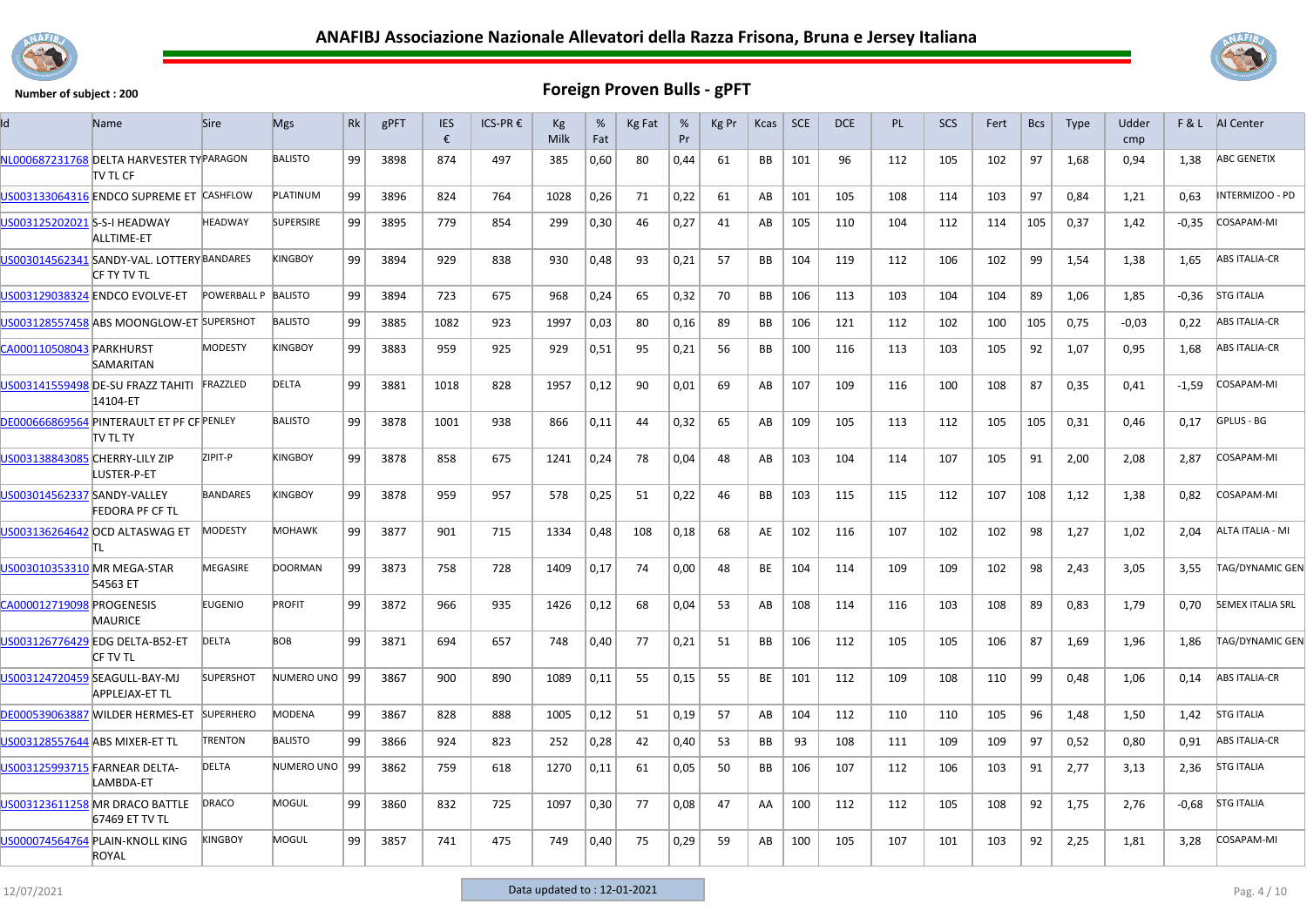



| ld                            | Name                                                              | <b>Sire</b>      | <b>Mgs</b>       | Rk | gPFT | <b>IES</b><br>€ | ICS-PR € | Kg<br>Milk | %<br>Fat | Kg Fat | %<br>Pr | Kg Pr | Kcas      | <b>SCE</b> | <b>DCE</b> | <b>PL</b> | <b>SCS</b> | Fert | <b>Bcs</b> | <b>Type</b> | Udder<br>cmp |         | <b>F&amp;L</b> AI Center |
|-------------------------------|-------------------------------------------------------------------|------------------|------------------|----|------|-----------------|----------|------------|----------|--------|---------|-------|-----------|------------|------------|-----------|------------|------|------------|-------------|--------------|---------|--------------------------|
|                               | US003128769256 T-SPRUCE S WIGGINS SUPERSHOT<br><b>ET TV TL TY</b> |                  | <b>GALAXY</b>    | 99 | 3856 | 786             | 656      | 1582       | $-0,07$  | 52     | 0,20    | 78    | <b>BB</b> | 103        | 114        | 108       | 101        | 101  | 92         | 1,80        | 1,84         | 0,72    | COSAPAM-MI               |
|                               | US003133065179 MR MONSTER ET PF JEDI<br>CF TV TL                  |                  | <b>BOMBERO</b>   | 99 | 3856 | 852             | 682      | 2435       | $-0,20$  | 67     | 0,04    | 88    | AB        | 96         | 105        | 109       | 108        | 99   | 98         | 1,01        | 1,19         | $-0,33$ | INTERMIZOO/GPLU          |
|                               | US003129037603 ENDCO SUPERHERO SUPERSHOT<br>FТ                    |                  | NUMERO UNO 99    |    | 3855 | 900             | 891      | 1091       | 0,02     | 45     | 0,11    | 51    | <b>BE</b> | 104        | 115        | 111       | 108        | 108  | 103        | 1,38        | 2,04         | 1,09    | INTERMIZOO/GPLU          |
| US003141559443 DE-SU 14049    | FLOWRIDER-ET TL                                                   | <b>FEDEX</b>     | DELTA            | 99 | 3854 | 1022            | 1034     | 862        | 0,27     | 66     | $-0,04$ | 27    | AA        | 108        | 112        | 120       | 113        | 113  | 101        | 1,07        | 1,50         | 0,81    | <b>ABS ITALIA-CR</b>     |
| US003138483531 SIEMERS S-HERO | SURE-ROZ-ET                                                       | <b>SUPERHERO</b> | <b>DELTA</b>     | 99 | 3854 | 1077            | 957      | 1222       | $-0,09$  | 35     | 0,06    | 49    | <b>BB</b> | 104        | 109        | 121       | 108        | 109  | 103        | 0,93        | 1,44         | 0,70    | NOVAGEN S.R.L.           |
|                               | US003129340879 WELCOME LOTTO-ET JEDI<br><b>CF TV TL TY</b>        |                  | MULTIPLY         | 99 | 3852 | 808             | 635      | 1290       | 0,20     | 72     | 0,22    | 68    | AB        | 108        | 106        | 109       | 106        | 103  | 98         | 0,74        | 1,82         | $-0.81$ | <b>ABS ITALIA-CR</b>     |
| US003139068063 NO-FLA CAPITAL | 45499 ET                                                          | FERDINAND        | <b>STOIC</b>     | 99 | 3852 | 889             | 547      | 648        | 0,17     | 45     | 0,27    | 53    | AA        | 105        | 99         | 113       | 104        | 106  | 110        | 1,71        | 2,37         | 1.05    | COSAPAM-MI               |
| CA000012731113 CLAYNOOK       | <b>DISCJOCKEY</b>                                                 | <b>FORTUNE</b>   | <b>MONTEREY</b>  | 99 | 3852 | 719             | 548      | 371        | 0,32     | 49     | 0,27    | 40    | AE        | 98         | 107        | 112       | 107        | 105  | 99         | 2,23        | 3,63         | 1,88    | <b>SEMEX ITALIA SRL</b>  |
| CA000012789661 PROGENESIS     | <b>HEMINGWAY</b>                                                  | <b>FORTUNE</b>   | <b>JEDI</b>      | 99 | 3849 | 858             | 912      | 1385       | 0,09     | 64     | 0,04    | 51    | <b>BB</b> | 102        | 110        | 115       | 112        | 105  | 99         | 1,79        | 2,26         | 0,10    | <b>SEMEX ITALIA SRL</b>  |
|                               | US003012574967 EDG BOB CYPRUS<br>15120-ET                         | <b>BOB</b>       | NUMERO UNO   99  |    | 3849 | 719             | 609      | 885        | 0,42     | 82     | 0,18    | 52    | BE        | 99         | 109        | 103       | 104        | 108  | 100        | 1,60        | 1,23         | 1,15    | <b>STG ITALIA</b>        |
|                               | US003128463273 SYRYCZUK SILVER<br><b>BLOWTORCH</b>                | <b>SILVER</b>    | OAK              | 99 | 3848 | 873             | 817      | 848        | 0,26     | 64     | 0,11    | 42    | AA        | 114        | 109        | 111       | 109        | 110  | 104        | 1,20        | 0,98         | 2,30    | NOVAGEN S.R.L.           |
| US003130010384 DE-SU 13139    | TECHNO-ET TL                                                      | YODER            | <b>SUPERSIRE</b> | 99 | 3848 | 1052            | 999      | 1141       | 0,21     | 67     | 0,21    | 63    | <b>BB</b> | 104        | 125        | 115       | 104        | 105  | 101        | 0,65        | 1,06         | 0,46    | <b>ABS ITALIA-CR</b>     |
|                               | NL000946221484 DELTA TREASURE TY FINDER<br>itv tl cf              |                  | <b>G-FORCE</b>   | 98 | 3846 | 1069            | 1208     | 224        | 0,19     | 27     | 0,12    | 20    | <b>BB</b> | 113        | 117        | 122       | 117        | 114  | 101        | 0,75        | 1,46         | 2,55    | <b>ABC GENETIX</b>       |
|                               | US003137916633 OCD FRANCHISE RIO-FRANCHISE<br>FT                  |                  | <b>KINGBOY</b>   | 98 | 3839 | 1062            | 1158     | 1371       | 0,05     | 60     | 0,00    | 49    | AB        | 114        | 130        | 113       | 106        | 111  | 104        | 0,99        | 1,02         | 1,50    | COSAPAM-MI               |
| CA000012608938 PROGENESIS     | <b>KEYSTONE TV TY TL</b>                                          | <b>DETOUR</b>    | <b>SUPERSHOT</b> | 98 | 3838 | 895             | 735      | 1279       | 0,06     | 58     | 0,13    | 60    | AB        | 108        | 108        | 114       | 103        | 105  | 98         | 1,40        | 2,07         | 0,49    | <b>SEMEX ITALIA SRL</b>  |
| DK000000257840 BONUM          |                                                                   | <b>BALISTO</b>   | EPIC.            | 98 | 3838 | 802             | 619      | 1558       | -0,09    | 49     | 0,23    | 82    |           | 110        | 105        | 109       | 109        | 95   | 97         | 1,59        | 1,59         | 2.15    | GPLUS - BG               |
| CA000012648392 PROGENESIS     | <b>PRETENDER TV TY TL</b>                                         | <b>EUCLID</b>    | <b>RUBICON</b>   | 98 | 3837 | 898             | 655      | 1080       | 0,47     | 97     | 0,13    | 52    | AE        | 107        | 110        | 114       | 103        | 104  | 97         | 1,82        | 1,30         | 1,75    | <b>SEMEX ITALIA SRL</b>  |
|                               | CA000012719303 PROGENESIS HITECH FORTUNE                          |                  | <b>EDI</b>       | 98 | 3835 | 914             | 991      | 1160       | 0,04     | 50     | 0,10    | 51    | AB        | 112        | 118        | 114       | 109        | 106  | 103        | 1,02        | 2,06         | 0.83    | <b>SEMEX ITALIA SRL</b>  |
| NL000872871665 RIETHIL        | <b>SUMMERLAKE ET</b>                                              | <b>CHARLEY</b>   | <b>BALISTO</b>   | 98 | 3833 | 994             | 912      | 1431       | 0,31     | 96     | 0,13    | 66    | AB        | 109        | 114        | 110       | 112        | 101  | 102        | 0,75        | $-0,01$      | 1,45    | COSAPAM-MI               |
|                               | CA000012608917 PROGENESI KRISTOFF ABBOTT<br>CD TV TY TL           |                  | SUPERSHOT        | 98 | 3830 | 955             | 901      | 1715       | 0,14     | 81     | 0,05    | 64    | BB        | 109        | 112        | 114       | 106        | 102  | 97         | 1,48        | 0,97         | 1,72    | <b>SEMEX ITALIA SRL</b>  |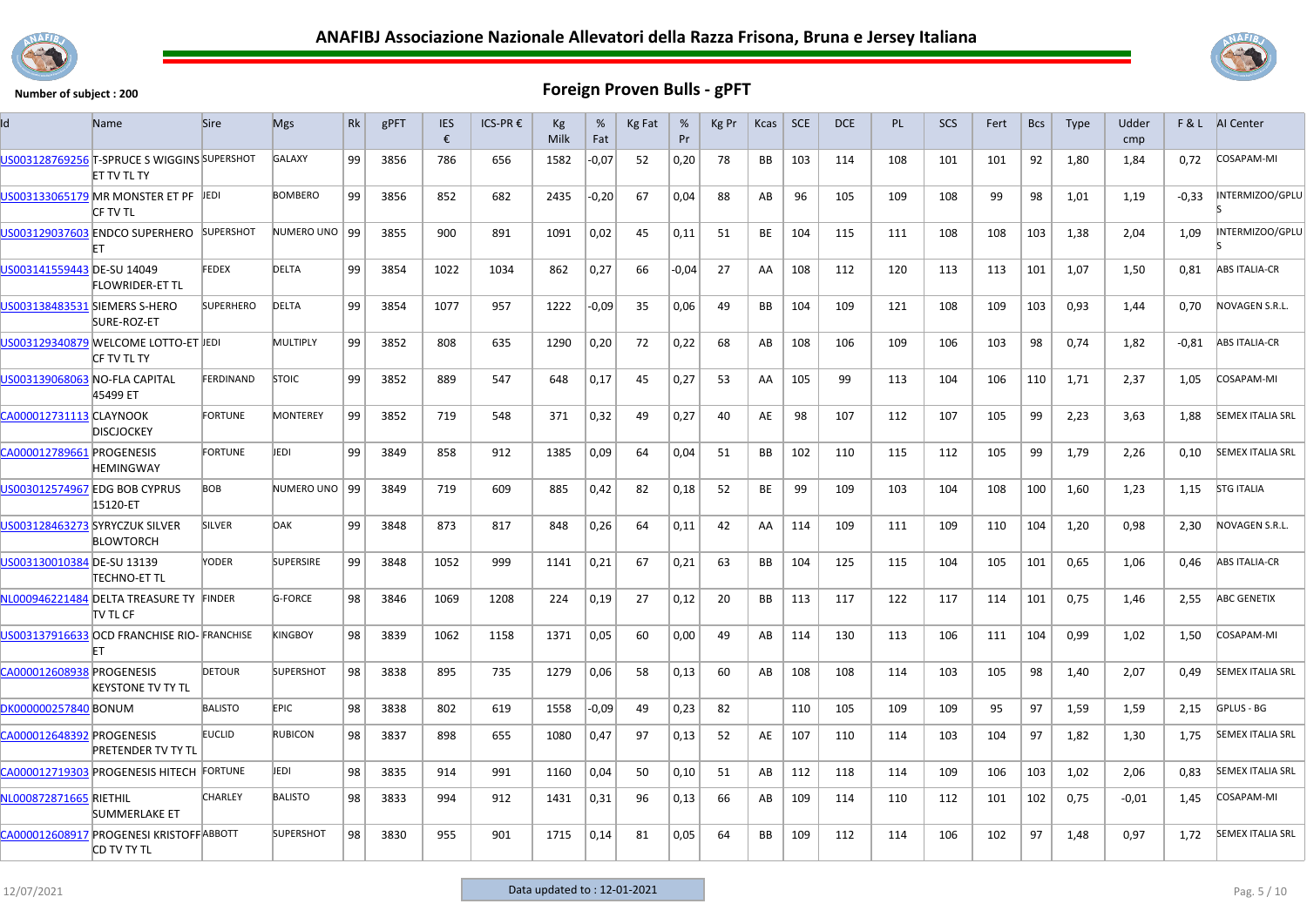



| Id                            | Name                                                       | <b>Sire</b>       | <b>Mgs</b>        | Rk | gPFT | <b>IES</b><br>€ | ICS-PR € | Kg<br>Milk | %<br>Fat | Kg Fat | %<br>Pr | Kg Pr | Kcas      | <b>SCE</b> | <b>DCE</b> | PL  | <b>SCS</b> | Fert | <b>Bcs</b> | <b>Type</b> | Udder<br>cmp |         | <b>F&amp;L</b> AI Center |
|-------------------------------|------------------------------------------------------------|-------------------|-------------------|----|------|-----------------|----------|------------|----------|--------|---------|-------|-----------|------------|------------|-----|------------|------|------------|-------------|--------------|---------|--------------------------|
| CA000012302930 PROGENESIS     | <b>FORTUNE</b>                                             | OCTOBERFEST TANGO |                   | 98 | 3829 | 702             | 803      | 882        | 0,20     | -55    | 0,17    | 48    | AB        | 99         | 109        | 108 | 114        | 108  | 108        | 1,01        | 2,35         | $-2,87$ | <b>SEMEX ITALIA SRL</b>  |
| US003141559616 DE-SU 14222    | <b>KENOBI-ET</b>                                           | JEDI              | <b>SPRING</b>     | 98 | 3828 | 939             | 809      | 1076       | 0,15     | 60     | 0,23    | 65    | <b>BB</b> | 115        | 115        | 113 | 105        | 104  | 103        | 0,55        | 1,60         | $-1,12$ | <b>ABS ITALIA-CR</b>     |
| US003014562289 SANDY-VALLEY   | AXXON-ET TV TL TY                                          | <b>EXPRESSO</b>   | <b>NOMINEE</b>    | 98 | 3828 | 808             | 568      | 2021       | $-0,09$  | 68     | 0,02    | 72    | AB        | 111        | 107        | 110 | 100        | 101  | 98         | 1,76        | 1,86         | 2,43    | NOVAGEN S.R.L.           |
| CZ000048124064 NO-PE ZEKON ET |                                                            | <b>SUPERHERO</b>  | YODER             | 98 | 3828 | 1049            | 1013     | 1087       | 0,14     | 57     | 0.11    | 50    | BB        | 106        | 114        | 116 | 102        | 112  | 102        | 0.64        | 1.08         | 0.34    | <b>ABC GENETIX</b>       |
| US003132971275 PENN-ENGLAND   | <b>EXPRSS DREAM TL</b>                                     | <b>EXPRESSO</b>   | <b>MONTROSS</b>   | 98 | 3827 | 981             | 790      | 1510       | -0,21    | -33    | 0,18    | 73    | BB        | 98         | 110        | 115 | 104        | 103  | 112        | 0,76        | 1,32         | 0.46    | COSAPAM-MI               |
|                               | US003129016370 STANTONS BLUNDER SUPERSHOT<br>3520 TV TL TY |                   | NUMERO UNO 98     |    | 3825 | 930             | 839      | 2002       | $-0,39$  | 28     | 0,01    | 70    | <b>BE</b> | 104        | 107        | 110 | 106        | 109  | 103        | 0,76        | 1,21         | $-0.03$ | <b>STG ITALIA</b>        |
|                               | US003130641794 PEAK ACCELODIN ET HOTROD<br>itv tl ty       |                   | <b>RANSOM</b>     | 98 | 3824 | 785             | 474      | 686        | 0,86     | 122    | 0,31    | 58    | AB        | 107        | 106        | 108 | 99         | 104  | 88         | 1,64        | 0,14         | 1,56    | COSAPAM-MI               |
| NL000865720444 CASINO ET      |                                                            | <b>CHARLEY</b>    | <b>MARDI GRAS</b> | 98 | 3824 | 995             | 864      | 1981       | 0,09     | 89     | 0,06    | 76    | AB        | 108        | 115        | 113 | 107        | 99   | 96         | 0,80        | 0,29         | 1,65    | INTERMIZOO/GPLU          |
| NL000921967114 BOUW FINDER    |                                                            | <b>BALISTO</b>    | <b>EPIC</b>       | 98 | 3822 | 1016            | 1012     | 240        | 0,41     | 55     | 0.21    | 32    | BB        | 108        | 113        | 117 | 114        | 109  | 103        | 1.02        | 0.43         | 4.12    | <b>ABC GENETIX</b>       |
|                               | US000073143748 RONELEE MIDNIGHT MIDNIGHT<br><b>DETOUR</b>  |                   | <b>MOGUL</b>      | 98 | 3822 | 757             | 551      | 1192       | 0,10     | 58     | 0,12    | 55    | AB        | 104        | 105        | 109 | 102        | 105  | 90         | 1,57        | 3,02         | 1,28    | <b>TAG/DYNAMIC GEN</b>   |
| US003137908291 CO-OP BSF SURG | <b>SLAM DUNK-ET</b>                                        | <b>SURGEON</b>    | <b>SUPERSIRE</b>  | 98 | 3821 | 990             | 917      | 1272       | 0,00     | 49     | 0,05    | 50    | BB        | 107        | 110        | 117 | 111        | 106  | 105        | 0,77        | 1,44         | 1,42    | NOVAGEN S.R.L.           |
|                               | NL000928772508 DG R NEW YORK TL<br>itv ty                  | <b>SUPERSHOT</b>  | NUMERO UNO 98     |    | 3820 | 925             | 1057     | 1900       | $-0,28$  | 37     | $-0.06$ | 58    | AB        | 106        | 121        | 113 | 112        | 106  | 105        | 1,13        | 1,17         | 1,57    | INTERMIZOO - PD          |
|                               | NL000895652300 CAPNATION BENELLOVH BERNELL<br>ity tv tl cf |                   | <b>BALISTO</b>    | 98 | 3817 | 992             | 996      | 816        | 0,09     | 38     | 0.15    | 44    | BB        | 105        | 110        | 116 | 114        | 108  | 100        | 0.40        | 0.88         | 2.45    | <b>ABC GENETIX</b>       |
| CA000012302901 PROGENESIS     | <b>OUTLAST ET</b>                                          | <b>DOORSOPEN</b>  | <b>DAK</b>        | 98 | 3814 | 813             | 797      | 1283       | 0,23     | 77     | 0.04    | 49    | AA        | 104        | 112        | 113 | 112        | 102  | 98         | 1,25        | 2,51         | 0.43    | <b>SEMEX ITALIA SRL</b>  |
| US003142181491 PEAK           | <b>ALTAEXPLOSION</b>                                       | <b>ROBSON</b>     | <b>MONTROSS</b>   | 98 | 3813 | 986             | 738      | 481        | 0,52     | 81     | 0,27    | 49    | AB        | 93         | 111        | 114 | 103        | 108  | 100        | 0,85        | 1,09         | 1,13    | ALTA ITALIA - MI         |
|                               | US003132352407 ST GEN S. SWIFT-ET<br>CF TY TV TL           | <b>SUPERHERO</b>  | <b>TUFFENUFF</b>  | 98 | 3812 | 851             | 622      | 1533       | $-0,16$  | 39     | 0,10    | 64    | BB        | 103        | 106        | 113 | 100        | 103  | 98         | 1,71        | 1,97         | 2,66    | <b>STG ITALIA</b>        |
|                               | US003014334961 S-S-I PART. PROFIT                          | <b>PARTYROCK</b>  | MOGUL             | 98 | 3811 | 862             | 841      | 932        | 0,03     | 40     | 0.26    | 62    | AE        | 105        | 116        | 110 | 107        | 105  | 92         | 0.60        | 1.49         | 0.58    | COSAPAM-MI               |
| US003125066459 WELCOME        | <b>LEGENDARY ET</b>                                        | <b>DAMARIS</b>    | CAMERON           | 98 | 3809 | 944             | 830      | 323        | 0,36     | 52     | 0,09    | 21    | AE        | 102        | 102        | 117 | 110        | 115  | 105        | 0,96        | 1.17         | 1,73    | COSAPAM-MI               |
|                               | US003130641863 PEAK BECKHAM ET<br>TV TL TY                 | <b>SILVER</b>     | <b>BOOKEM</b>     | 98 | 3807 | 840             | 702      | 1245       | 0,38     | 90     | 0,19    | 63    | BB        | 103        | 114        | 105 | 104        | 104  | 99         | 1,17        | 0,70         | 2.05    | NOVAGEN S.R.L.           |
|                               | US003126126265 SIEMERS BONES-ET<br>ITY TL                  | <b>JOSUPER</b>    | SHAN              | 98 | 3806 | 875             | 650      | 1860       | $-0,11$  | 58     | 0,18    | 84    | AB        | 104        | 108        | 109 | 100        | 103  | 95         | 0,55        | 0,99         | $-1,46$ | <b>SEMEX ITALIA SRL</b>  |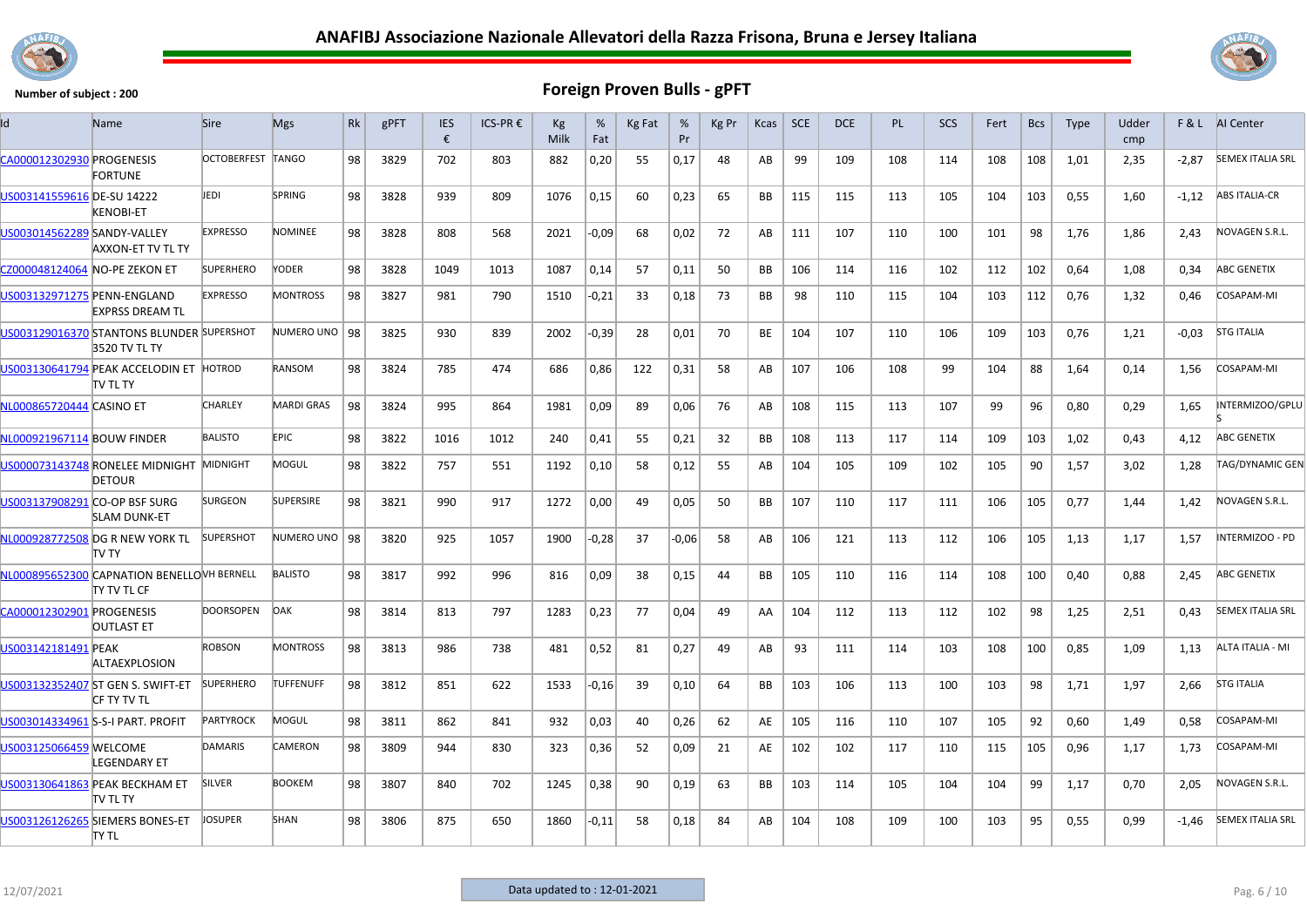



| ld                             | Name                                                            | <b>Sire</b>            | <b>Mgs</b>       | Rk | gPFT | <b>IES</b><br>€ | ICS-PR € | Kg<br>Milk | %<br>Fat | Kg Fat | %<br>Pr | Kg Pr | Kcas      | <b>SCE</b> | <b>DCE</b> | <b>PL</b> | <b>SCS</b> | Fert | <b>Bcs</b> | <b>Type</b> | Udder<br>cm <sub>D</sub> |         | <b>F&amp;L</b> AI Center |
|--------------------------------|-----------------------------------------------------------------|------------------------|------------------|----|------|-----------------|----------|------------|----------|--------|---------|-------|-----------|------------|------------|-----------|------------|------|------------|-------------|--------------------------|---------|--------------------------|
| US000071494657 MR MOV. MARDI   | <b>GRAS</b>                                                     | MOGUL                  | <b>PLANET</b>    | 98 | 3806 | 828             | 614      | 724        | 0,29     | 62     | 0,15    | 42    | AA        | 104        | 108        | 109       | 100        | 111  | 100        | 1,59        | 2,15                     | 1,93    | GPLUS - BG               |
|                                | US003140616096 SANDY-VALLEY ABLE FLAGSHIP<br>itv ti ty cf       |                        | DRACO            | 98 | 3804 | 944             | 780      | 494        | 0,47     | 75     | 0,24    | 43    | AB        | 103        | 105        | 113       | 108        | 111  | 104        | $-0,23$     | 0,75                     | $-0,77$ | INTERMIZOO - PD          |
|                                | DE000770497966 MITCH ET PF TL TV TYKERRIGAN                     |                        | <b>BALISTO</b>   | 98 | 3801 | 837             | 520      | 1392       | 0,51     | 113    | 0,24    | 75    | AB        | 105        | 104        | 109       | 104        | 96   | 98         | 0,80        | 0.98                     | 0.73    | <b>ABC GENETIX</b>       |
| US003140985990 LEANINGHOUSE    | <b>CLETE-ET TL</b>                                              | FLAGSHIP               | KINGBOY          | 98 | 3801 | 961             | 829      | 1705       | 0,22     | 89     | 0,00    | 57    | EE        | 106        | 114        | 115       | 104        | 106  | 99         | 0,60        | 0,94                     | 0,23    | COSAPAM-MI               |
|                                | US003132117134 PINE-TREE PROPHECYMONTEREY                       |                        | <b>SUPERSIRE</b> | 98 | 3801 | 916             | 741      | 1423       | 0,44     | 106    | 0,20    | 71    | BE        | 107        | 116        | 108       | 101        | 104  | 89         | 0,97        | 0,32                     | 0,46    | <b>ABS ITALIA-CR</b>     |
| US000074186134 TRIPLECROWN     | <b>GATEDANCER</b>                                               | ALTA1STCLASS SUPERSIRE |                  | 98 | 3800 | 806             | 611      | 1533       | 0,11     | 72     | 0,18    | 75    | BB        | 110        | 109        | 109       | 101        | 103  | 89         | 0,59        | 1,48                     | $-1,59$ | NOVAGEN S.R.L.           |
|                                | US003134652407 BLUMENFELD JEDI<br><b>RESOLVE</b>                | <b>JEDI</b>            | <b>DAY</b>       | 98 | 3798 | 872             | 814      | 1039       | 0,02     | 43     | 0,10    | 48    | AB        | 106        | 112        | 114       | 108        | 109  | 105        | 1,04        | 2,08                     | $-0.99$ | COSAPAM-MI               |
|                                | US003132826286 TIGER-LILY SSHOT<br><b>OXFORD-ET TL</b>          | <b>SUPERSHOT</b>       | <b>MOGUL</b>     | 98 | 3798 | 992             | 956      | 1106       | 0,02     | 44     | 0,10    | 49    | <b>BB</b> | 108        | 113        | 116       | 110        | 107  | 96         | 0,68        | 1,48                     | 0,65    | COSAPAM-MI               |
| CA000108733942 SANDY-VALLEY-I  | PENMANSHIP                                                      | <b>ENFORCER</b>        | NUMERO UNO 98    |    | 3798 | 927             | 934      | 816        | 0,00     | 32     | 0,19    | 50    | AB        | 105        | 116        | 112       | 103        | 112  | 102        | 0,61        | 1,02                     | 0,82    | <b>SEMEX ITALIA SRL</b>  |
| US003014562172 SANDY-VALLEY    | COPYCAT-TW-ET                                                   | JEDI                   | <b>JACEY</b>     | 98 | 3797 | 777             | 676      | 1056       | 0,24     | 70     | 0,10    | 50    | <b>BB</b> | 104        | 110        | 108       | 108        | 105  | 103        | 1,48        | 2,03                     | 1,57    | COSAPAM-MI               |
|                                | US003005586370 BADGER S-S-I HLX<br><b>HOUDINI-ET</b>            | HELIX                  | <b>JOSUPER</b>   | 98 | 3796 | 839             | 549      | 1620       | 0,27     | 96     | 0,09    | 68    | BB        | 104        | 109        | 107       | 97         | 105  | 94         | 1,16        | 1,02                     | 1,63    | COSAPAM-MI               |
| US003010356101 MR MARIBEL J.   | <b>MARLOW TV TL TY</b>                                          | <b>JACEY</b>           | NUMERO UNO   98  |    | 3796 | 744             | 789      | 1222       | -0,05    | 41     | 0,04    | 47    | BB        | 100        | 104        | 107       | 115        | 108  | 98         | 1,06        | 1,85                     | 0,61    | <b>ABC GENETIX</b>       |
| US003133106322 OCD SPRING      | <b>SAMURI-ET</b>                                                | <b>SPRING</b>          | <b>SUPERSIRE</b> | 98 | 3795 | 839             | 635      | 820        | 0,45     | 83     | 0,20    | 51    | <b>BB</b> | 105        | 107        | 107       | 101        | 111  | 99         | 0,96        | 0,87                     | $-0,19$ | COSAPAM-MI               |
| <b>DE000360044875 WENDLAND</b> | <b>HOLTEINS CHARKING</b><br>FT                                  | <b>CHARLEY</b>         | <b>MISSOURI</b>  | 98 | 3795 | 943             | 937      | 1357       | 0,10     | 66     | 0,01    | 49    | BE        | 98         | 110        | 117       | 112        | 105  | 95         | 0,75        | 1,48                     | 0,42    | GPLUS - BG               |
| US003134408407 DE-SU 13798     | <b>OXFORD-ET</b>                                                | <b>BOURBON</b>         | SILVER           | 98 | 3793 | 893             | 610      | 1525       | 0,14     | 77     | 0,16    | 72    | AB        | 103        | 107        | 110       | 101        | 103  | 101        | 1,05        | 0,65                     | 0,61    | <b>ABS ITALIA-CR</b>     |
|                                | US003140616104 SANDY-VALLEY 3118 BOURBON<br><b>PRESTO-ET TL</b> |                        | <b>MONTROSS</b>  | 98 | 3792 | 972             | 903      | 947        | -0,10    | 26     | 0,15    | 51    | AB        | 108        | 112        | 115       | 107        | 111  | 109        | 0,60        | 1,26                     | $-0,31$ | <b>ABS ITALIA-CR</b>     |
|                                | US000072436811 EDG CONVERSE-ET TLDOORMAN                        |                        | <b>ROBUST</b>    | 98 | 3792 | 789             | 798      | 182        | 0,62     | 76     | 0,32    | 42    | BB        | 105        | 112        | 108       | 118        | 102  | 100        | 1,62        | 1,31                     | 2,07    | <b>SEMEX ITALIA SRL</b>  |
|                                | US003129037908 ENDCO APPRENTICE KINGBOY<br>RF CD                |                        | <b>SUPERSIRE</b> | 98 | 3791 | 928             | 966      | 1883       | $-0,07$  | 63     | $-0,05$ | 59    | AE        | 103        | 116        | 114       | 111        | 105  | 96         | 0,86        | 1,10                     | 0,04    | <b>SEMEX ITALIA SRL</b>  |
|                                | US003140616380 SANDY-VALLEY KR<br><b>EXCALIBUR</b>              | KING ROYAL             | <b>SILVER</b>    | 98 | 3789 | 779             | 533      | 822        | 0,52     | 96     | 0,22    | 54    | ВE        | 102        | 113        | 111       | 102        | 100  | 91         | 1,91        | 2,42                     | 2,91    | COSAPAM-MI               |
| CA000012609015 PROGENESIS      | <b>FABULOUS</b>                                                 | <b>JETT</b>            | <b>KINGBOY</b>   | 98 | 3788 | 788             | 852      | 1689       | -0,13    | 49     | 0,00    | 58    | <b>BB</b> | 105        | 116        | 112       | 108        | 101  | 96         | 2,07        | 3,06                     | 1,66    | <b>SEMEX ITALIA SRL</b>  |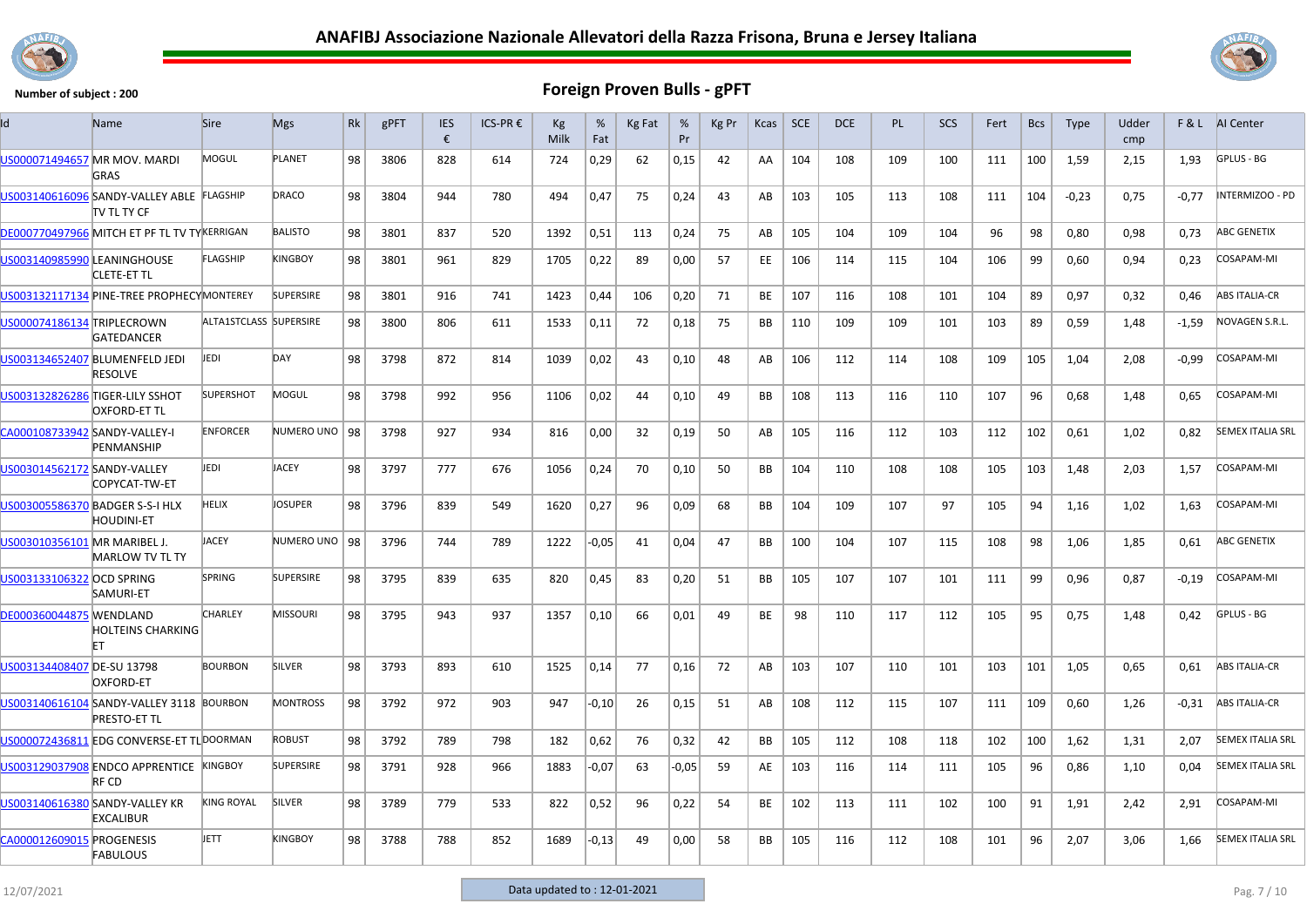



| ld                              | Name                                                              | <b>Sire</b>      | <b>Mgs</b>       | Rk | gPFT | <b>IES</b><br>€ | ICS-PR € | Kg<br>Milk | %<br>Fat | Kg Fat | %<br>Pr | Kg Pr | Kcas      | SCE | <b>DCE</b> | PL. | <b>SCS</b> | Fert | <b>Bcs</b> | <b>Type</b> | Udder<br>cmp |         | F & L AI Center         |
|---------------------------------|-------------------------------------------------------------------|------------------|------------------|----|------|-----------------|----------|------------|----------|--------|---------|-------|-----------|-----|------------|-----|------------|------|------------|-------------|--------------|---------|-------------------------|
|                                 | CA000012021525 STANTONS CLOSE UP MARDI GRAS<br><b>ET TV TL TY</b> |                  | SNOWMAN          | 98 | 3787 | 842             | 764      | 1027       | 0,20     | 63     | 0,14    | 52    | AA        | 101 | 109        | 108 | 110        | 106  | 104        | 0,79        | 1,08         | 1,32    | COSAPAM-MI              |
|                                 | CA000109603329 LESP. SUCCESSOR RF JEDI<br>itv ty tl               |                  | <b>KINGBOY</b>   | 98 | 3785 | 885             | 920      | 1369       | -0,11    | 38     | 0,10    | 60    | AB        | 102 | 113        | 112 | 109        | 108  | 101        | 0,61        | 1,26         | $-0,59$ | <b>SEMEX ITALIA SRL</b> |
| US003131003438 S-S-I MODESTY    | <b>MAGICTOUCH</b>                                                 | <b>MODESTY</b>   | <b>BALISTO</b>   | 98 | 3785 | 777             | 637      | 3          | 0,02     | 4      | 0,35    | 37    | BB        | 107 | 107        | 110 | 103        | 113  | 100        | 1,53        | 2,58         | 2,41    | COSAPAM-MI              |
| US003145398965 BGP YOLO-ET      |                                                                   | <b>BANDARES</b>  | <b>MERIDIAN</b>  | 98 | 3783 | 897             | 667      | 877        | 0,56     | 98     | 0,10    | 42    | BB        | 103 | 110        | 114 | 103        | 106  | 98         | 1,49        | 2,00         | 0,40    | INTERMIZOO/GPLU         |
| US003014562189 SANDY-VALLEY     | AIRJET-ET                                                         | JEDI             | <b>PURE</b>      | 98 | 3782 | 842             | 683      | 2028       | -0,10    | 64     | $-0.04$ | 64    | BE        | 107 | 113        | 113 | 102        | 103  | 99         | 1,52        | 2,37         | 0,36    | COSAPAM-MI              |
|                                 | US003138049022 MELARRY JEDI WIREDJEDI<br>ET PF CF TL              |                  | <b>DAMARIS</b>   | 98 | 3780 | 918             | 795      | 2310       | $-0,43$  | 32     | $-0,03$ | 76    | AB        | 104 | 112        | 115 | 106        | 100  | 97         | 1,25        | 2,11         | 1,16    | COSAPAM-MI              |
| <b>DE000539675034 HOTSPOT P</b> |                                                                   | <b>SUPERHERO</b> | POWERBALL P      | 98 | 3779 | 812             | 744      | 598        | 0,11     | 39     | 0,27    | 52    | BE        | 108 | 116        | 109 | 103        | 107  | 95         | 1,47        | 2,47         | 1,56    | GPLUS - BG              |
| US003129436949 WET RODGERS      | <b>MYLES TL TY</b>                                                | <b>RODGERS</b>   | MOGUL            | 98 | 3778 | 804             | 749      | 1621       | $-0,05$  | 54     | 0,04    | 58    | AB        | 109 | 112        | 109 | 106        | 105  | 97         | 0,96        | 1,88         | 0,90    | COSAPAM-MI              |
|                                 | US000071074520 BOMAZ ALTAARMANIARMITAGE<br><b>ET TV TL TY</b>     |                  | <b>SUPER</b>     | 98 | 3776 | 846             | 813      | 211        | 0,19     | 30     | 0,22    | 32    | <b>BB</b> | 110 | 97         | 106 | 111        | 121  | 101        | $-0.68$     | $-0.47$      | 0,27    | ALTA ITALIA - MI        |
|                                 | US003138310311 REDROCK-V. KLUTCH IEDI                             |                  | KINGBOY          | 98 | 3775 | 907             | 928      | 816        | $-0,17$  | 13     | 0,16    | 46    | BB        | 108 | 118        | 116 | 109        | 110  | 98         | 1,20        | 2,88         | -1,10   | TAG/DYNAMIC GEN         |
| <b>DE000360208954 FELIX ET</b>  |                                                                   | FEDERAL          | <b>MONTROSS</b>  | 98 | 3775 | 1005            | 1002     | 1085       | 0,14     | 60     | 0,06    | 45    | BB        | 111 | 115        | 113 | 105        | 111  | 104        | 0,84        | 1,32         | 1,15    | ALPA ZOO-GENEFIX        |
| CA000109603328 LESPERRON        | <b>SANTORIUS RF</b>                                               | Jedi             | <b>KINGBOY</b>   | 98 | 3772 | 899             | 939      | 1414       | $-0,02$  | 50     | 0,09    | 60    | AB        | 104 | 115        | 112 | 109        | 107  | 101        | 0,60        | 0,87         | $-0,13$ | <b>SEMEX ITALIA SRL</b> |
|                                 | NL000940138917 HOANSTER ZANZIBARARMITAGE<br>itv ty tl             |                  | <b>BOWSER</b>    | 98 | 3768 | 898             | 799      | 813        | 0,12     | 45     | 0,24    | 56    | AB        | 103 | 107        | 108 | 107        | 113  | 106        | $-0.17$     | $-0,11$      | $-0.91$ | <b>SEMEX ITALIA SRL</b> |
|                                 | US003130010295 DE-SU SPECTRE ET                                   | <b>YODER</b>     | <b>SUPERSIRE</b> | 98 | 3768 | 971             | 783      | 1726       | 0,48     | 126    | 0,06    | 67    | AB        | 110 | 116        | 110 | 102        | 102  | 91         | 0,64        | $-0,63$      | 2,28    | <b>ABS ITALIA-CR</b>    |
|                                 | US003134407079 PEAK ALTAMONTOYA MORENO                            |                  | SUPERSIRE        | 98 | 3767 | 755             | 487      | 1583       | 0,24     | 90     | 0,17    | 75    | AE        | 110 | 108        | 110 | 102        | 97   | 93         | 1,72        | 1,61         | 0,40    | ALTA ITALIA - MI        |
| DE000360175040 ROYCE ET         |                                                                   | <b>ROXY</b>      | <b>SUPERSHOT</b> | 98 | 3766 | 918             | 791      | 1233       | 0,14     | 61     | 0,04    | 46    | AE        | 111 | 110        | 117 | 109        | 103  | 92         | 1.10        | 1.99         | 2.60    | ALPA ZOO-GENEFIX        |
| <b>DE000358660547 SINUS</b>     |                                                                   | <b>SILVER</b>    | <b>BEDFORD</b>   | 98 | 3765 | 785             | 553      | 1540       | 0,22     | 86     | 0.08    | 62    | BB        | 104 | 104        | 107 | 103        | 101  | 101        | 1.14        | 2,32         | 1,88    | ALPA ZOO-GENEFIX        |
|                                 | US003127565651 CLEAR-ECHO JARED<br>745                            | JEDI             | <b>KINGBOY</b>   | 98 | 3765 | 959             | 950      | 637        | 0,20     | 48     | 0,17    | 42    | AB        | 112 | 122        | 114 | 105        | 112  | 103        | 0,46        | 1,63         | $-0,63$ | COSAPAM-MI              |
|                                 | US003140239392 MATCREST DEWEY-<br>FT                              | <b>BURLEY</b>    | <b>DELTA</b>     | 98 | 3765 | 954             | 653      | 1321       | 0,33     | 87     | 0,11    | 58    | AB        | 104 | 107        | 116 | 101        | 104  | 93         | 0.74        | 1,06         | 1,05    | <b>ABS ITALIA-CR</b>    |
|                                 | US003137878481 BOMAZ SKYWALKER- JEDI<br>FT                        |                  | <b>CABRIOLET</b> | 98 | 3764 | 898             | 683      | 1044       | 0,05     | 47     | 0,25    | 66    | BB        | 112 | 120        | 110 | 94         | 108  | 93         | 1,18        | 1,74         | 0,84    | <b>ABS ITALIA-CR</b>    |
| DK000000259122 VH BOSMAN        | <b>BAHRAIN</b>                                                    | <b>BOSMAN</b>    | <b>SERGIO</b>    | 98 | 3763 | 992             | 862      | 1049       | 0,25     | 69     | 0,24    | 65    | AB        | 109 | 107        | 110 | 106        | 106  | 97         | $-0,40$     | $-1,05$      | 1,81    | <b>GENESI PROJECT</b>   |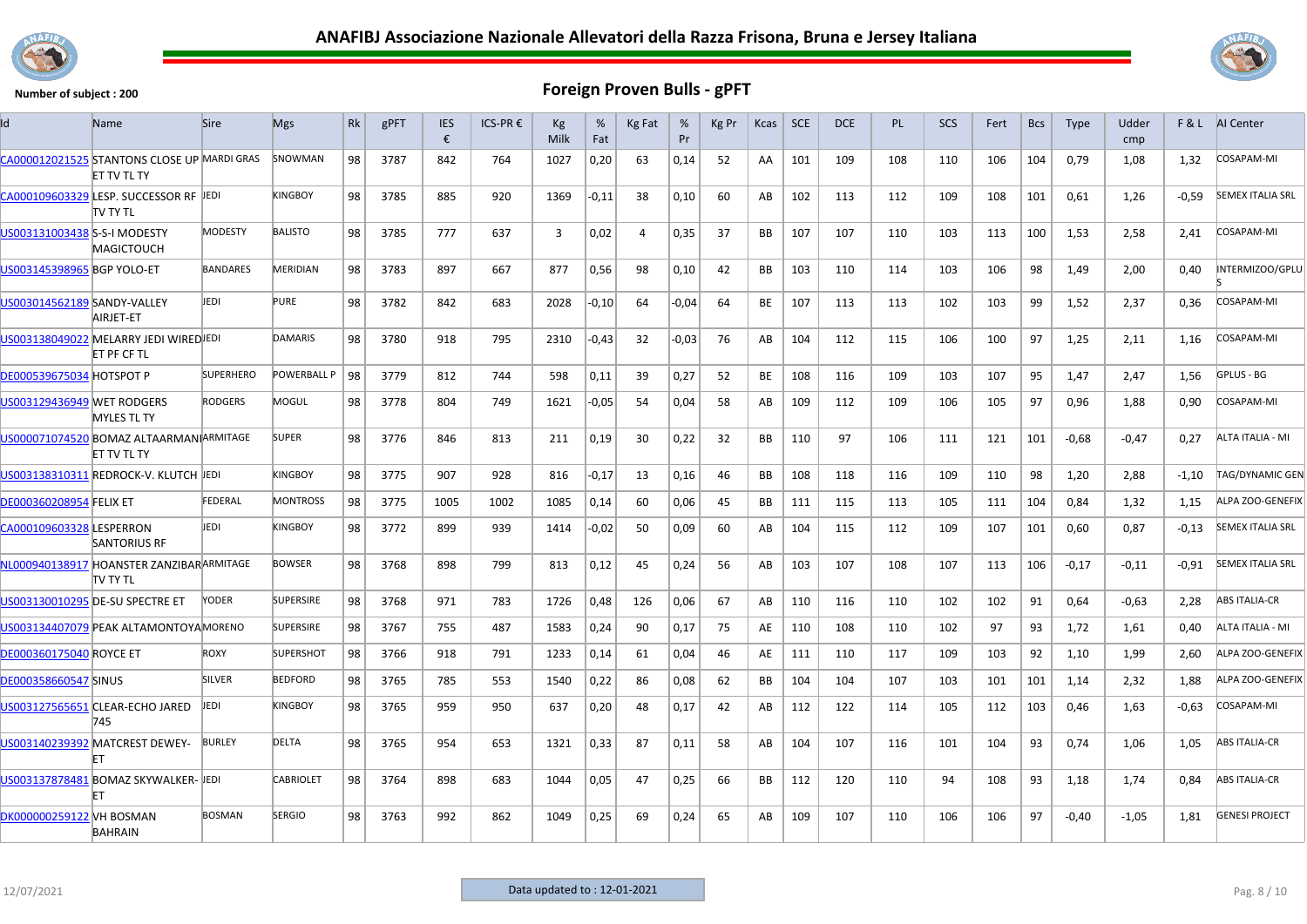



| ld                            | Name                                                          | <b>Sire</b>         | <b>Mgs</b>         | Rk | gPFT | <b>IES</b><br>€ | ICS-PR € | Kg<br>Milk | %<br>Fat | Kg Fat | %<br>Pr | Kg Pr | Kcas      | SCE | <b>DCE</b> | <b>PL</b> | <b>SCS</b> | Fert | <b>Bcs</b> | <b>Type</b> | Udder<br>cmp | F&L     | AI Center               |
|-------------------------------|---------------------------------------------------------------|---------------------|--------------------|----|------|-----------------|----------|------------|----------|--------|---------|-------|-----------|-----|------------|-----------|------------|------|------------|-------------|--------------|---------|-------------------------|
| US003014562176 SANDY-VALLEY J | <b>PHARO ET</b>                                               | JEDI                | <b>BALISTO</b>     | 98 | 3762 | 646             | 541      | 1054       | 0,06     | 47     | 0,10    | 48    | BB        | 108 | 108        | 110       | 108        | 102  | 98         | 2,65        | 3,31         | 1,54    | COSAPAM-MI              |
|                               | US000071667860 MATT-DARI PAYTON MOGUL<br><b>ET TV TL TY</b>   |                     | MAN-OMAN           | 98 | 3759 | 659             | 738      | 841        | -0,01    | 32     | 0,14    | 46    | AB        | 106 | 109        | 103       | 111        | 109  | 94         | 0,96        | 1,81         | 1,92    | COSAPAM-MI              |
|                               | US000073508041 DG KINGBOY SNIPER KINGBOY<br>ET TV TL TY       |                     | SYMPATICO          | 98 | 3757 | 821             | 903      | 1259       | -0,16    | 29     | -0,05   | 38    | BB        | 107 | 115        | 112       | 110        | 110  | 101        | 1,52        | 1,99         | 2,43    | GPLUS - BG              |
| NL000753556472 DELTA CASTOR   |                                                               | <b>BARCLEY</b>      | ATLANTIC           | 98 | 3757 | 731             | 534      | 1140       | 0,08     | 55     | 0,28    | 73    | BB        | 105 | 108        | 105       | 103        | 101  | 92         | 1,18        | 0,76         | 2,70    | <b>ABC GENETIX</b>      |
| US003013115112 ROSYLANE-LLC   | <b>SPOCK-ET TL</b>                                            | <b>SILVER</b>       | SUPERSIRE          | 98 | 3756 | 924             | 751      | 772        | 0,73     | 113    | 0,17    | 46    | AB        | 101 | 117        | 110       | 106        | 103  | 105        | 1,02        | 0,61         | 2,88    | <b>ABS ITALIA-CR</b>    |
| CA000012283286 WESTCOAST      | .IGHTHOUSE                                                    | <b>SPRING</b>       | <b>DISTINCTION</b> | 98 | 3756 | 684             | 702      | 767        | 0,19     | 51     | 0,07    | 35    | AB        | 95  | 109        | 107       | 108        | 110  | 98         | 1,90        | 2,47         | 1,31    | <b>SEMEX ITALIA SRL</b> |
|                               | US003123886035 S-S-I MONTROS JEDI                             | <b>MONTROSS</b>     | <b>SUPERSIRE</b>   | 98 | 3756 | 822             | 760      | 1990       | -0,43    | 22     | 0,06    | 76    | BB        | 107 | 115        | 111       | 104        | 104  | 100        | 0,98        | 2,19         | $-1,45$ | COSAPAM-MI              |
|                               | US000073709027 LARCREST COLLUDE<br><b>ET TV TL TY</b>         | <b>BALISTO</b>      | <b>ROBUST</b>      | 98 | 3754 | 841             | 836      | 789        | 0,19     | 52     | 0,25    | 56    | BB        | 111 | 113        | 110       | 109        | 107  | 86         | 0,29        | 1,27         | $-1,32$ | <b>ABS ITALIA-CR</b>    |
|                               | US003139405979 OCD CHAR RANGER<br>ET CF TY TV TL              | <b>CHARLEY</b>      | <b>RUBICON</b>     | 98 | 3754 | 1061            | 1087     | 945        | -0,02    | 33     | 0,08    | 42    | BB        | 113 | 121        | 119       | 109        | 110  | 100        | 0,92        | 1,02         | 1,97    | <b>STG ITALIA</b>       |
|                               | US003142181520 PEAK ALTAHOTJOB-                               | HOTLINE             | JOSUPER            | 98 | 3753 | 730             | 563      | 738        | 0,22     | 50     | 0,17    | 46    | AA        | 109 | 112        | 109       | 102        | 104  | 98         | 2,04        | 2,83         | 3,34    | ALTA ITALIA - MI        |
|                               | US003131992850 LEANINGHOUSE BIG<br><b>BUBBA</b>               | JEDI                | <b>SUPERSIRE</b>   | 98 | 3752 | 775             | 650      | 1088       | $-0,42$  | -6     | 0,25    | 67    | BB        | 109 | 104        | 108       | 102        | 112  | 101        | 0,67        | 1,32         | $-1,64$ | COSAPAM-MI              |
|                               | DE000539386398 ORION ET PF TL TV TY AFTERBURNER RACER         |                     |                    | 98 | 3750 | 827             | 781      | 580        | 0,24     | 52     | 0,22    | 45    | AB        | 107 | 107        | 112       | 112        | 106  | 102        | 1,06        | 1,21         | 1,47    | <b>ABC GENETIX</b>      |
| US003129340931 WELCOME-TEL    | <b>BROMLEY 3195-ET</b>                                        | <b>SPRING</b>       | JACEY              | 98 | 3749 | 814             | 613      | 434        | 0,12     | 29     | 0,15    | 32    | BB        | 100 | 97         | 112       | 108        | 112  | 103        | 1,16        | 2,28         | 1,84    | COSAPAM-MI              |
| CA000011720553 BRABANTDALE    | <b>DRAKE ET TL</b>                                            | COMMANDER MCCUTCHEN |                    | 98 | 3747 | 689             | 554      | 51         | 0,55     | 63     | 0,44    | 50    | AA        | 109 | 108        | 105       | 108        | 102  | 94         | 1,38        | 1,59         | 2,02    | <b>ABS ITALIA-CR</b>    |
|                               | NL000571956786 DOWNTOWN ET PF<br>ICF TV TL TY                 | <b>DOORSOPEN</b>    | <b>SUPERSIRE</b>   | 98 | 3744 | 749             | 674      | 1588       | 0,11     | 76     | 0,04    | 61    | AB        | 98  | 112        | 110       | 109        | 99   | 99         | 1,42        | 2,22         | $-0.54$ | <b>SPERMEX ITALIA</b>   |
|                               | US003138887554 MELARRY BANDARES BANDARES<br><b>FIREFLY-ET</b> |                     | <b>BALISTO</b>     | 98 | 3742 | 882             | 637      | 889        | 0,27     | 64     | 0,14    | 44    | <b>BB</b> | 103 | 107        | 116       | 104        | 105  | 101        | 1,44        | 1,82         | 2,30    | COSAPAM-MI              |
|                               | CA000012609177 PROGENESIS MARIUS EDI                          |                     | <b>BOMBERO</b>     | 98 | 3740 | 838             | 724      | 1499       | 0,08     | 69     | 0,16    | 70    | BB        | 109 | 115        | 110       | 101        | 101  | 96         | 1,07        | 1,73         | 0,40    | <b>SEMEX ITALIA SRL</b> |
| CA000012648638 PROGENESIS     | <b>WEBSTER-P</b>                                              | <b>FRANCHISE</b>    | <b>DELTA</b>       | 98 | 3740 | 891             | 890      | 1402       | 0,08     | 63     | 0,09    | 60    | BB        | 104 | 119        | 113       | 103        | 103  | 95         | 1,51        | 1,46         | 1,41    | <b>SEMEX ITALIA SRL</b> |
|                               | US003142490309 MR T-SPRUCE FRAZZ FRAZZLED<br>LIONEL-ET        |                     | <b>MONTROSS</b>    | 98 | 3739 | 849             | 489      | 2390       | 0,22     | 122    | 0,00    | 82    | AA        | 100 | 97         | 110       | 104        | 99   | 94         | 0,22        | $-0,04$      | $-2,35$ | COSAPAM-MI              |
|                               | US003134167086 HARTFORD RUBI-TAZ-RUBICON<br>ET TV TL          |                     | <b>DAK</b>         | 98 | 3739 | 971             | 732      | 1083       | 0,42     | 89     | 0,08    | 46    | EE        | 107 | 118        | 113       | 98         | 107  | 103        | 1,13        | 0,88         | 3,83    | TAG/DYNAMIC GEN         |
| US003128557570 ABS MEDLEY     |                                                               | YODER               | <b>BALISTO</b>     | 98 | 3739 | 1063            | 852      | 1357       | 0,27     | 84     | 0,13    | 62    | <b>BB</b> | 110 | 115        | 114       | 103        | 105  | 105        | 0,35        | $-0.33$      | 1.46    | <b>ABS ITALIA-CR</b>    |